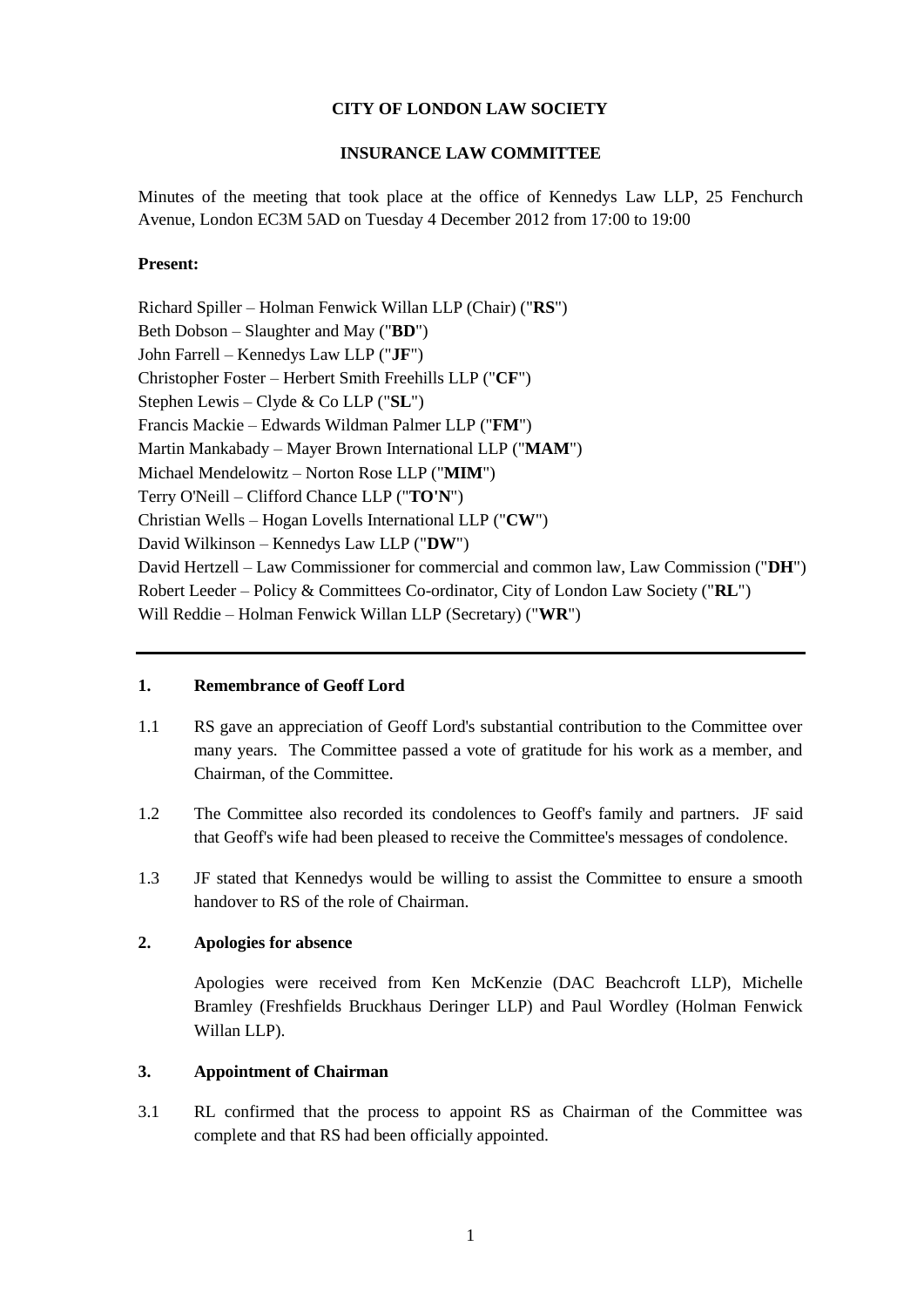3.2 RL stated that general policy issues concerning the CLLS would be sent to RS to pass on to the Committee.

### **4. Approval of Minutes**

4.1 DS confirmed that he had sent the minutes of the meeting of 4 September 2012 to RS. RS stated that he would review these minutes and circulate them for approval, together with the minutes of the meeting of 4 December 2012.

### **5. Consultations**

Law Commission Consultation Paper "Insurance Contract Law: The Business Insured's Duty of Disclosure and the Law of Warranties"

- 5.1 RS introduced DH and invited him to summarise the position in relation to the Consultation Paper.
- 5.2 DH explained that the Law Commission's proposals were not radical and that existing authorities had been used as a base for the proposals. He noted that one particular problem for the Law Commission was that it had generally been clear at the time of the Marine Insurance Act 1906 (the "**1906 Act**") which person or body was the insurer, broker and assured in any given situation and that consequently it was clear who would have certain information and should be subject to certain obligations. However, this was less clear in today's market.
- 5.3 DH explained that the Law Commission wanted to ensure that the proposed remedies were as neutral as possible and did not favour the insurer or the broker. DH also wanted the proposed remedies to reflect what those in the market would expect to get in the event of a default. The proposals regarding the remedies for non-disclosure had changed from the first consultation. The proposed position now was that proportionate remedies would be the default remedy for non-disclosures and misrepresentations which were not dishonest. Insurers would be entitled to reduce the amount of any claims paid where the assured failed to disclose information. DH stated that this would incentivise policyholders to be careful.
- 5.4 DH also explained that the proposals were designed to reflect market practice and were targeted at the middle ground (for example, property underwriters) but gave parties the scope to vary the default position. The responses to the Consultation Paper supported the "one size" approach and in particular that small businesses should not be carved out into a separate regime.
- 5.5 DH stated the responses were generally positive, though some concerns were raised by specialty underwriters. He also discussed one of the areas which was still subject to discussion, the proposal that a company would be deemed to know anything that its board knew. DH explained that insurers had concerns about this proposal as they considered that entering into a policy would be an atypical event for an assured, so the knowledge of an assured's board would realistically be communicated for the purposes of a policy. However, insurers considered that it was unrealistic to expect an insurer's board to pass to the underwriters everything that might be relevant to an insurance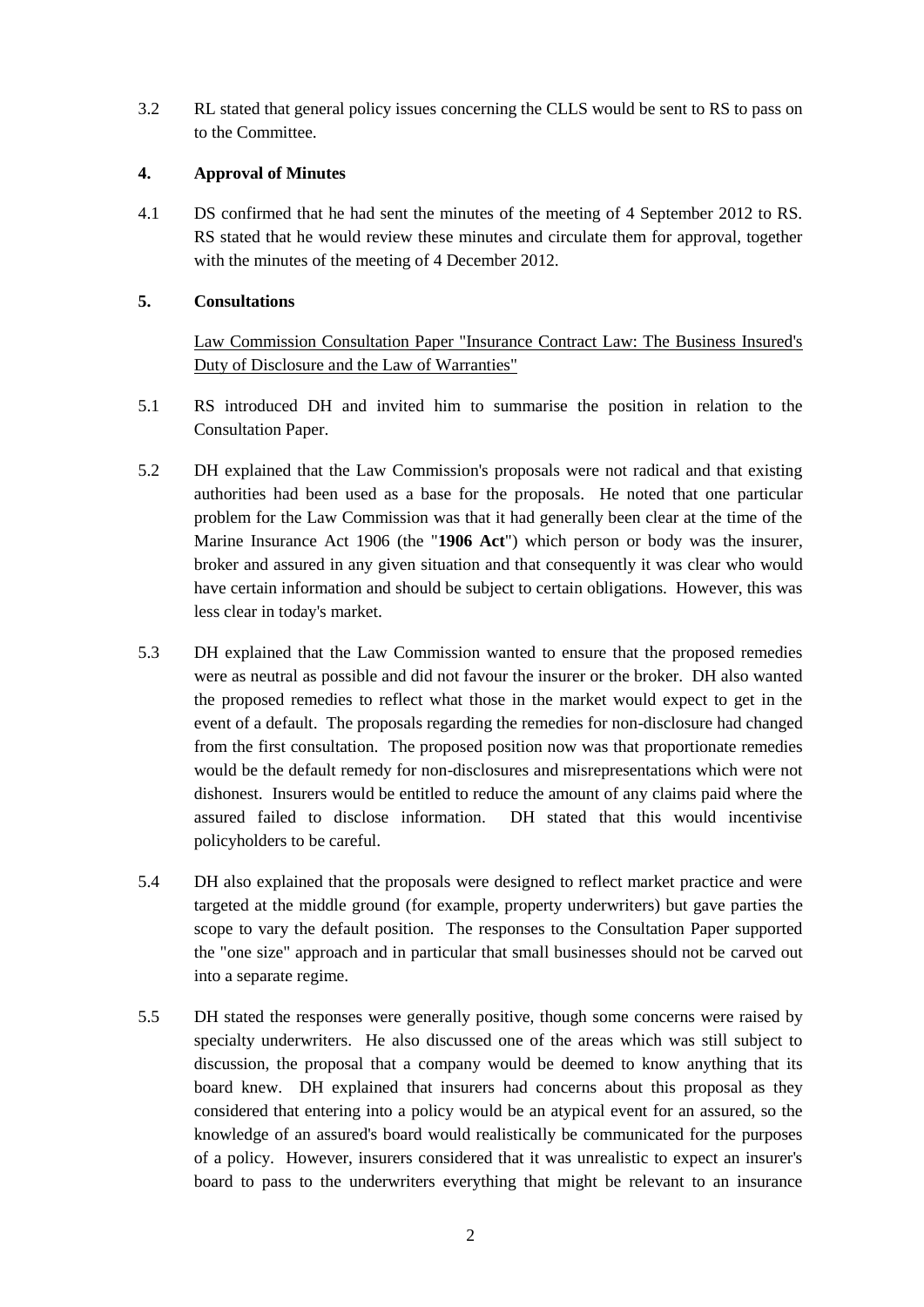policy. Furthermore, even different departments within an insurer may not share information, for example the claims department may have little or no contact with the underwriting department.

- 5.6 RS asked about the Law Commission's proposals regarding the concept of an insurable interest and whether the proposed legislation would define this. DH explained that the Law Commission had not yet concluded how best to deal with this, as the views of those in the market differed. DH stated that many responses on this point considered that an insurable interest kept insurers on the "straight and narrow". RS said that the Committee was not ad idem itself on this issue and that one proposal put forward was to require an assured to have at inception a "real probability of acquiring an insurable interest". TO'N suggested that all that was required was an insurable interest at the time of the loss. DH stated that none of the responses suggest that radical reform was needed, so a statutory definition of "insurable interest" would probably not be introduced and the issue would likely be revisited at a later date.
- 5.7 FM asked whether the Law Commission proposed to retain the concept of a "prudent insurer" or whether this would be replaced in relation to section 18(2) of the 1906 Act by the test of a "reasonable insured" which had been mentioned in the 2007 Consultation Paper: "Insurance Contract Law: Misrepresentation, Non-Disclosure and Breach of Warranty by the Insured". DH replied that the Law Commission did not intend to move away from the "prudent insurer" test.
- 5.8 FM also asked whether the legislation that resulted from the proposals would replace the 1906 Act. DH replied that he anticipated that only the parts of the 1906 Act that were under review would be replaced and that the rest would remain in force. The new legislation would set a default position which parties could then vary. DH considered that marine insurers might contract out, as much of the 1906 Act which would remain in force was marine-based.
- 5.9 In total, around 50 responses had been received to the Consultation Paper. DH believed that the responses gave a fair impression of attitudes in the market, as responses had been received from industry bodies such as the ABI and major insurance companies such as AIG. DH expected the responses to be published in early 2013.
- 5.10 Once the English and Scottish Law Commissions had finalised and approved the proposals, a draft Bill would be prepared to be put before Parliament. The draft Bill would also incorporate the proposals from Law Commission Consultation Paper "Insurance Contract Law: Post Contract Duties and other Issues", except for marine elements of this consultation which are still being discussed.
- 5.11 DH expected to be able to use the Law Commission procedure for uncontroversial Bills and would aim to secure a slot before Parliament by the end of 2014 at the latest. The Bill should then become law in 2015 and enter into force in 2016.
- 5.12 RS thanked DH for the time he had taken to attend the meeting.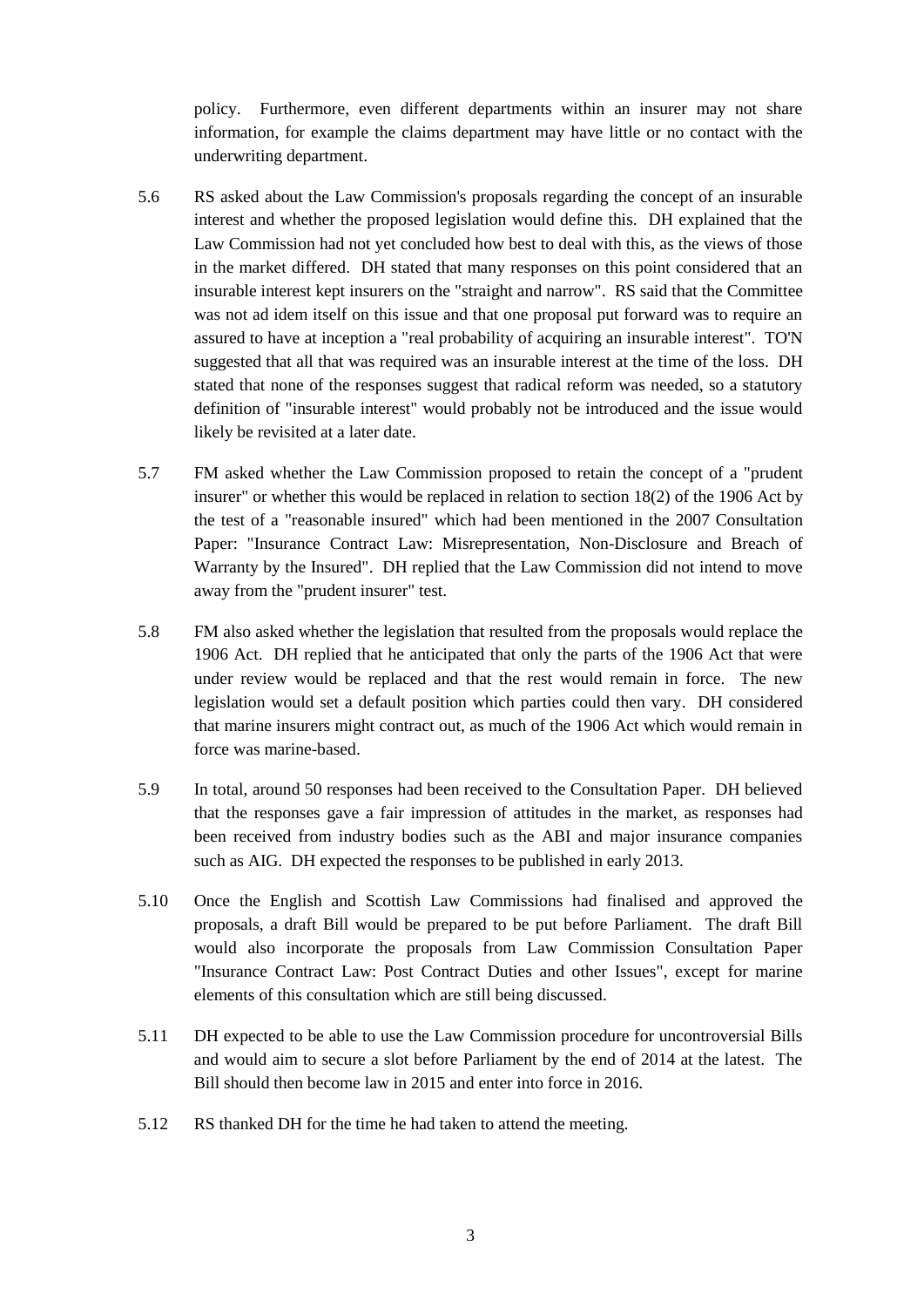FSA Consultation Paper "Review of the client money rules for insurance intermediaries" – Richard Spiller's paper

- 5.13 RS had prepared a paper on behalf of the Committee in response to the FSA's Consultation Paper, which focused on the legal issues raised by the Consultation Paper. CW agreed that the RS's paper should not address points beyond the legal issues, as this would require consideration of complex practical problems. RS noted that TO'N had made some comments on RS's paper which RS would incorporate.
- 5.14 RS raised with the Committee the issue of business transfers by brokers and the difficulty that brokers would have in obtaining clients' consent to the transfer of their money. The Consultation Paper proposed a mechanism whereby clients would give preconsent to such a transfer, for example by virtue of clauses in a broker's terms of business. RS proposed to support this but asked for the Committee's view.
- 5.15 TO'N suggested that brokers should be allowed to use a mechanism similar to the Part VII transfer, and DH agreed. However, RS noted that the pre-consent mechanism would be quicker and less expensive than a Part VII-type process, as the courts would not be involved.
- 5.16 RS commented that he disagreed with the FSA's proposals regarding unclaimed balances, which would permit firms to donate any unclaimed balances to charity after six years and after efforts had been made to trace the client but would remain liable to the client if it later made a claim. RS considered that a firm should be released from liability if the client demanded the return of the balance after the six year period and after the balance had been donated to charity, as this would effectively force firms to retain any unclaimed balances in case the client surfaced and demanded its money.
- 5.17 A copy of the paper which was submitted to the FSA is attached.

# MD2: proposed revisions to the Insurance Mediation Directive in 2012 – has a Treasury Consultation been announced?

- 5.18 CW stated that there was not currently a Treasury Consultation regarding the Insurance Mediation Directive. However, CW explained that he was due to respond to an EU consultation on the Directive. CW considered that giving feedback at this level was preferable, as by the time feedback was requested at the UK level (for example, via a Treasury Consultation) it may be too late for any comments to be accommodated.
- 5.19 The Committee discussed how responses could be submitted to EU consultations. BD explained that it was hard to make comments unless they were made through an industry body. RS mentioned that the London & International Insurance Brokers' Association ("**LIIBA**") was close to the European Commission, so it may be helpful to invite a LIIBA representative to a meeting to establish a conduit through which responses could be submitted. CW agreed to invite David Hunt from LIIBA.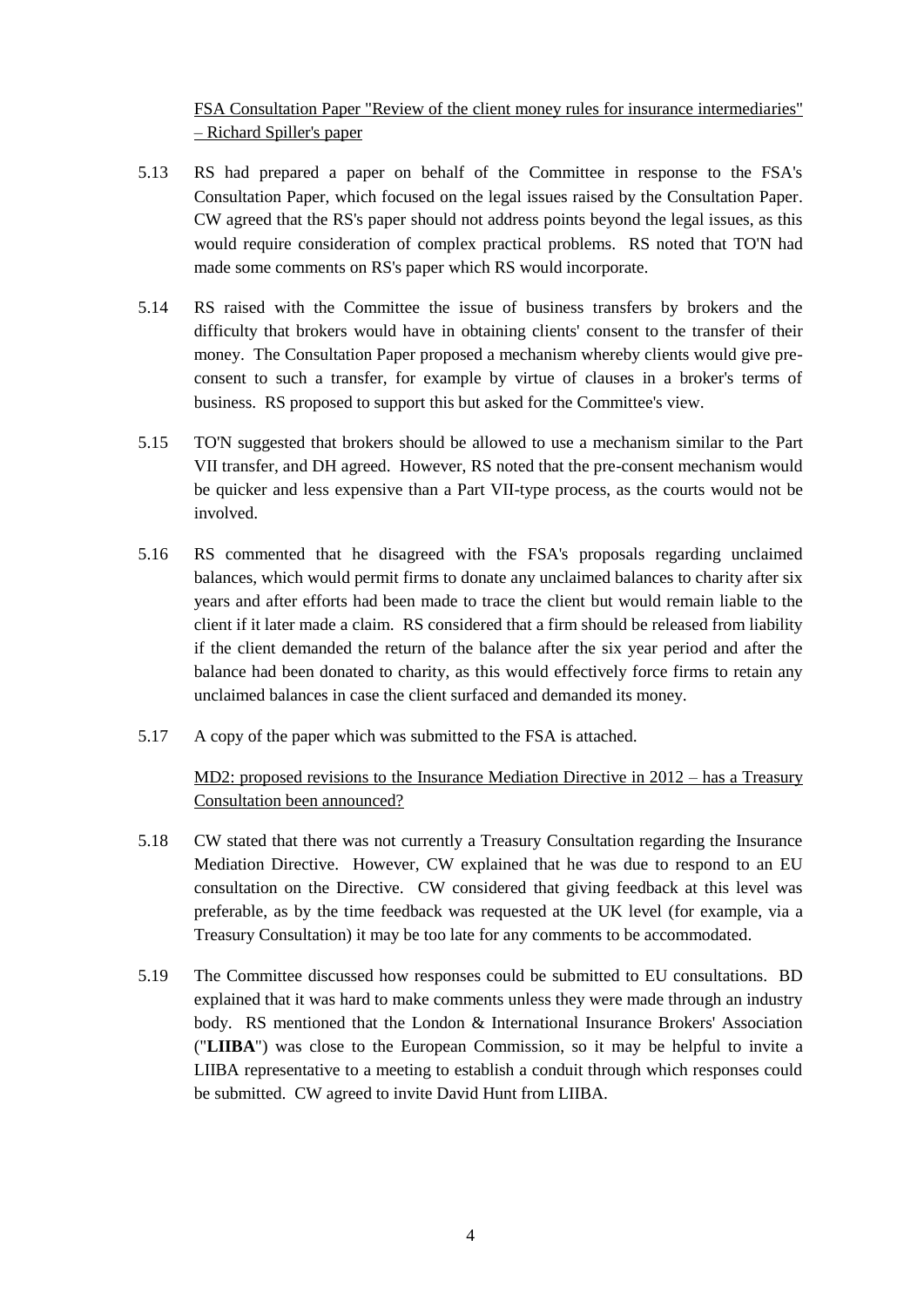## **6. Future direction of Insurance Law Committee**

### Committee members

- 6.1 RS would like to have a definitive list of Committee members and their alternates (if applicable). RS had received a list from Geoff Lord which appeared to be out of date. RS will, with DW/JF's assistance, compile a list of members and circulate this.
- 6.2 RL stated that Committee members could appoint a specified alternate if they wished but that they were not required to do this. CW noted that members were meant to attend sufficiently regularly that they would not require a specified alternate. CW also mentioned the Chairman's duty to remove members that failed to attend on a regular basis.
- 6.3 RL confirmed that there would usually be one member per firm. In some cases there might be more than one, for example RS and Paul Wordley of Holman Fenwick Willan are both members but RS's membership preceded his move to Holman Fenwick Willan.
- 6.4 MIM questioned whether the Committee should include members from other firms. The Committee discussed suitable firms which did not currently have a representative on the Committee, and suggestions included Ince & Co, Reynolds Porter Chamberlain, Reed Smith, Allen & Overy and Fishburns. The Committee agreed to produce a list of firms which should be approached.
- 6.5 TO'N stated that he had an application from Philip Hill of Clifford Chance to join the Committee in place of TO'N. RS agreed to put the application before the Committee at the next meeting.
- 6.6 The Committee discussed the application of Robert Carr ("**RC**") to join the Committee. The application had been approved at the Committee meeting on 4 September 2012 but it was unclear whether this had been communicated to RC. JF stated that he would make sure that RC was made aware of this decision.

## Committee's role

- 6.7 RS noted that the Committee tended to respond to consultation papers but queried what else the Committee should aim to do. MAM stated that the Committee could discuss market issues, such as the approach taken by insurers to large brokers' "market services" fees in TOBAs.
- 6.8 RS asked RL whether open meetings for non-members were encouraged. RL replied that some open meetings had taken place in the last couple of years but that these were not the norm and tended to be reserved for meetings where it was helpful to have a broader discussion of a particular issue. RS agreed that open meetings would be most useful where the topic merited wider discussion.
- 6.9 DW suggested inviting a "special purpose" guest to each meeting to discuss a topical issue. The Committee was in favour of this.